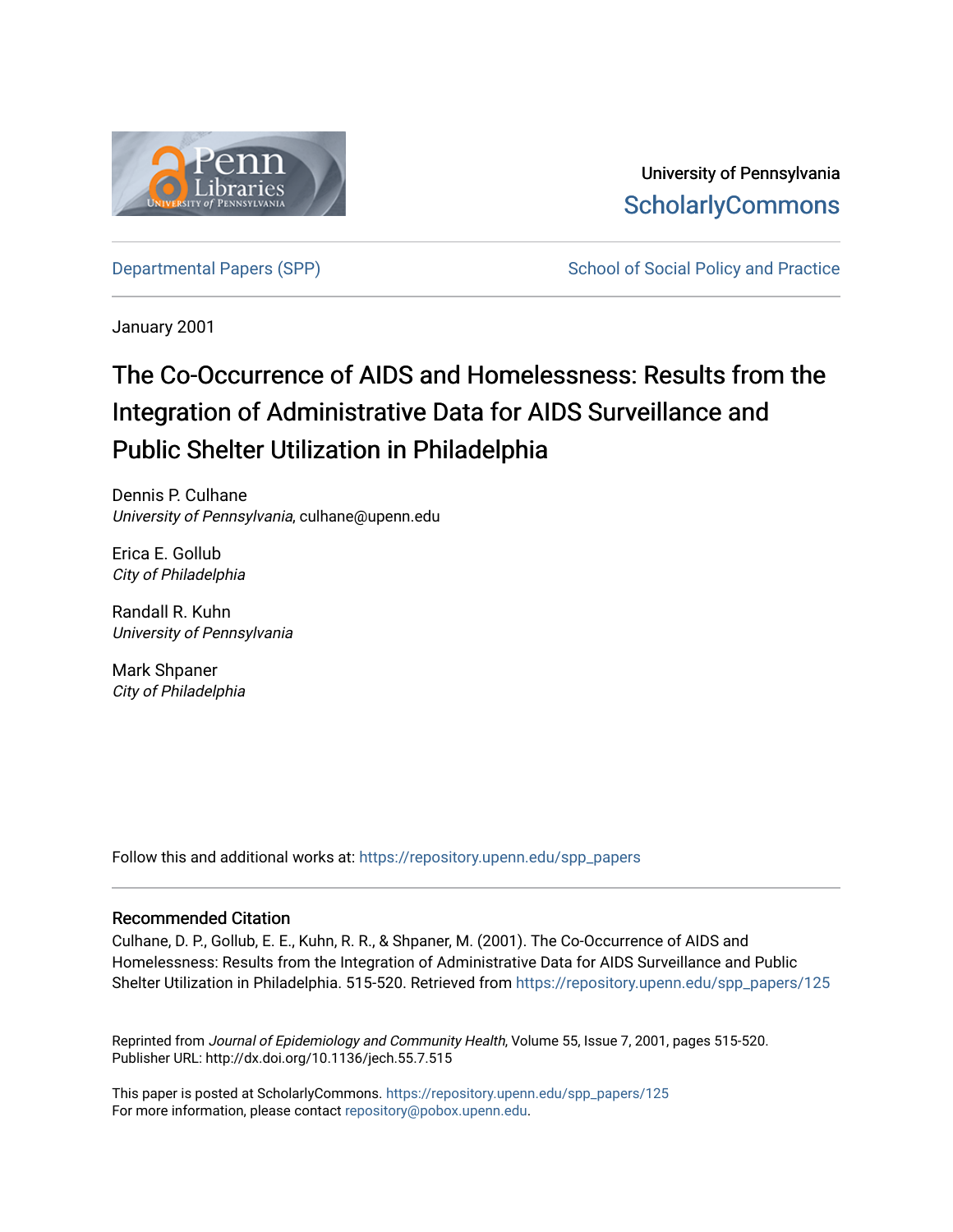# The Co-Occurrence of AIDS and Homelessness: Results from the Integration of Administrative Data for AIDS Surveillance and Public Shelter Utilization in Philadelphia

## **Abstract**

STUDY OBJECTIVE: Administrative databases from the City of Philadelphia that track public shelter utilisation (n=44 337) and AIDS case reporting (n=7749) were merged to identify rates and risk factors for co-occurring homelessness and AIDS. DESIGN: Multiple decrement life tables analyses were conducted, and logistic regression analyses used to identify risk factors associated with AIDS among the homeless, and homelessness among people with AIDS. SETTING: City of Philadelphia, Pennsylvania, USA. MAIN RESULTS: People admitted to public shelters had a three year rate of subsequent AIDS diagnosis of 1.8 per 100 person years; nine times the rate for the general population of Philadelphia. Logistic regression results show that substance abuse history (OR = 3.14), male gender (OR = 2.05), and a history of serious mental disorder (OR = 1.62) were significantly related to the risk for AIDS diagnosis among shelter users. Among people with AIDS, results show a three year rate of subsequent shelter admission of 6.9 per 100 person years, and a three year rate of prior shelter admission of 9%, three times the three year rate of shelter admission for the general population. Logistic regression results show that intravenous drug user history (OR = 3.14); no private insurance (OR = 2.93); black race (OR = 2.82); pulmonary or extrapulmonary TB (OR = 1.43); and pneumocystis pneumonia (OR = 0.56) were all related to the risk for shelter admission. CONCLUSIONS: Homelessness prevention programmes should target people with HIV risk factors, and HIV prevention programmes should be targeted to homeless persons, as these populations have significant intersection. Reasons and implications for this intersection are discussed.

### Keywords

Homelessness, HIV, AIDS

### **Comments**

Reprinted from Journal of Epidemiology and Community Health, Volume 55, Issue 7, 2001, pages 515-520.

Publisher URL: http://dx.doi.org/10.1136/jech.55.7.515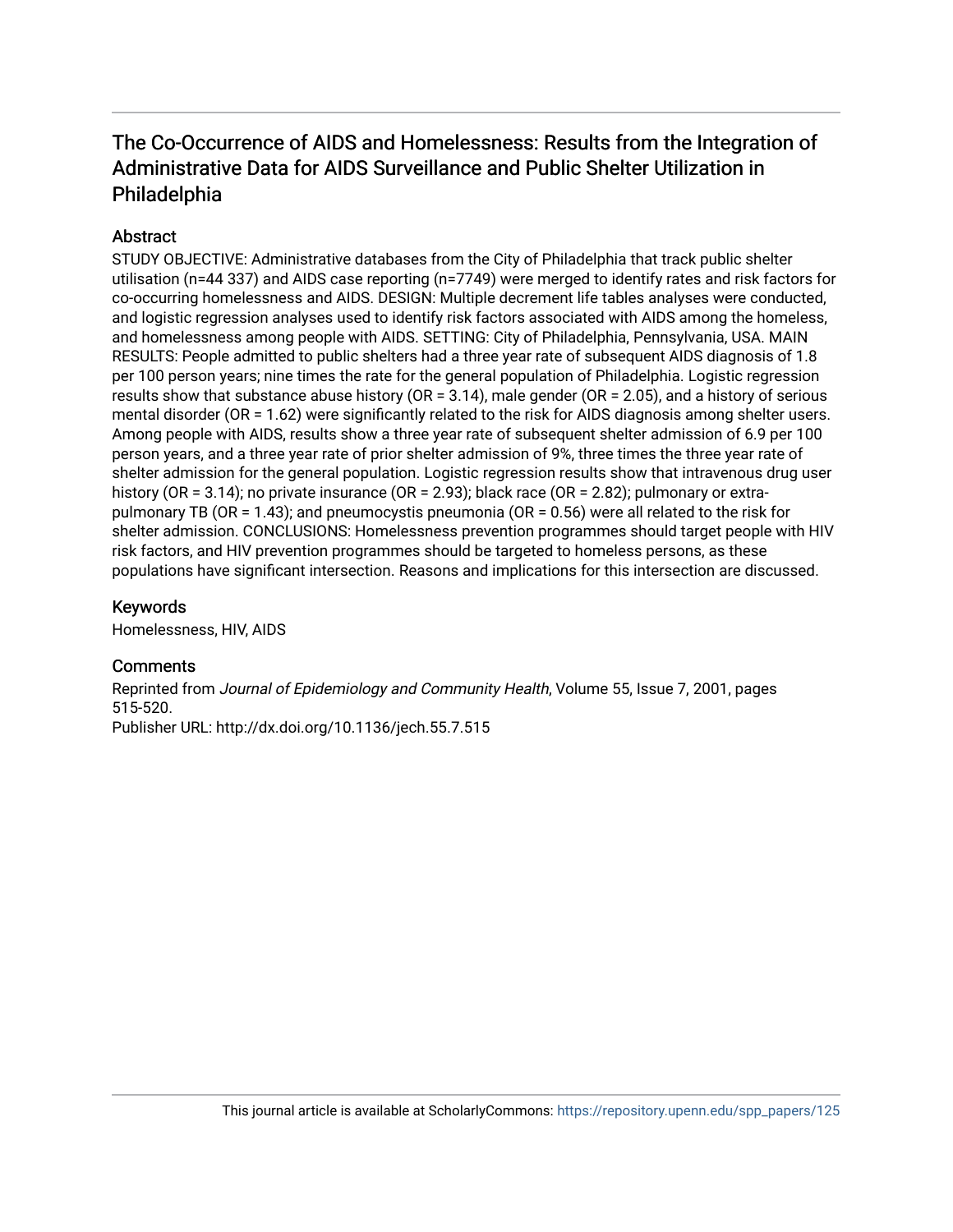

# **utilisation in Philadelphia databases for AIDS surveillance and public shelter results from the integration of administrative The co-occurrence of AIDS and homelessness:**

D P Culhane, E Gollub, R Kuhn and M Shpaner

doi:10.1136/jech.55.7.515 J. Epidemiol. Community Health 2001;55;515-520

**<http://jech.bmj.com/cgi/content/full/55/7/515>** Updated information and services can be found at:

|                                  | These include:                                                                                                                  |
|----------------------------------|---------------------------------------------------------------------------------------------------------------------------------|
| <b>References</b>                | This article cites 6 articles, 5 of which can be accessed free at:<br>http://jech.bmj.com/cgi/content/full/55/7/515#BIBL        |
|                                  | 5 online articles that cite this article can be accessed at:<br>http://jech.bmj.com/cgi/content/full/55/7/515#otherarticles     |
| <b>Rapid responses</b>           | You can respond to this article at:<br>http://jech.bmj.com/cgi/eletter-submit/55/7/515                                          |
| <b>Email alerting</b><br>service | Receive free email alerts when new articles cite this article - sign up in the box at the<br>top right corner of the article    |
| <b>Topic collections</b>         | Articles on similar topics can be found in the following collections                                                            |
|                                  | HIV Infection/AIDS (1368 articles)<br>Other Epidemiology (1705 articles)<br>Socioeconomic Determinants of Health (870 articles) |

**Notes**

**<http://journals.bmj.com/cgi/reprintform>** To order reprints of this article go to: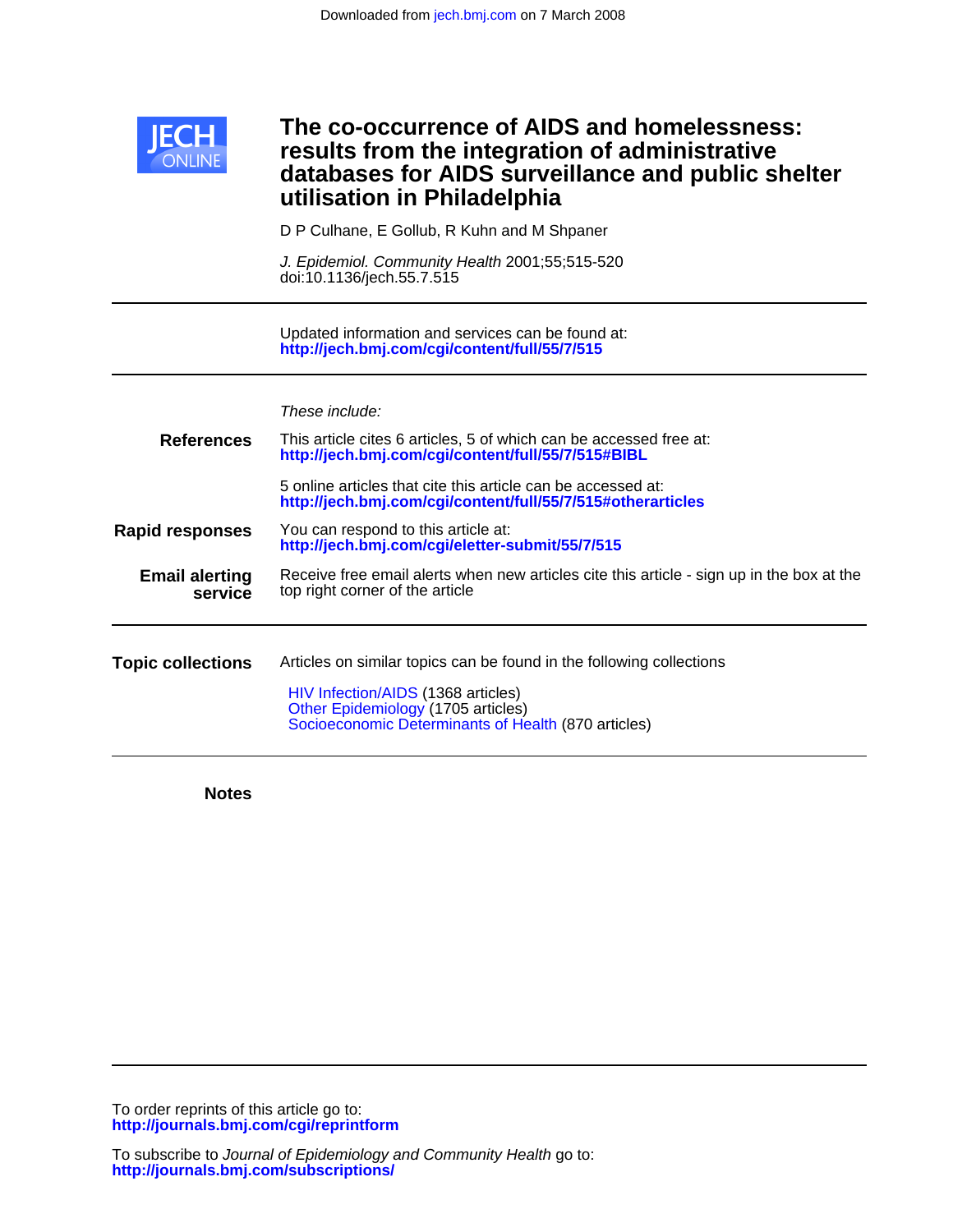# The co-occurrence of AIDS and homelessness: results from the integration of administrative databases for AIDS surveillance and public shelter utilisation in Philadelphia

D P Culhane, E Gollub, R Kuhn, M Shpaner

#### **Abstract**

*Study objective***—Administrative databases from the City of Philadelphia that track public shelter utilisation (n=44 337) and AIDS case reporting (n=7749) were merged to identify rates and risk factors for co-occurring homelessness and AIDS.** *Design***—Multiple decrement life tables analyses were conducted, and logistic regression analyses used to identify risk factors associated with AIDS among the homeless, and homelessness among people with AIDS.**

*Setting***—City of Philadelphia, Pennsylvania, USA.**

*Main results***—People admitted to public shelters had a three year rate of subsequent AIDS diagnosis of 1.8 per 100 person years; nine times the rate for the general population of Philadelphia. Logistic regression results show that substance abuse history (OR = 3.14), male gender (OR = 2.05), and a history of serious mental disorder (OR = 1.62) were significantly related to the risk for AIDS diagnosis among shelter users. Among people with AIDS, results show a three year rate of subsequent shelter admission of 6.9 per 100 person years, and a three year rate of prior shelter admission of 9%, three times the three year rate of shelter admission for the general population. Logistic regression results show that intravenous drug user history (OR = 3.14); no private insurance (OR = 2.93); black race (OR = 2.82); pulmonary or extrapulmonary TB (OR = 1.43); and pneumocystis pneumonia (OR = 0.56) were all related to the risk for shelter admission.** *Conclusions***—Homelessness prevention programmes should target people with HIV risk factors, and HIV prevention programmes should be targeted to homeless persons, as these populations have significant intersection. Reasons and implications for this intersection are discussed.**

(*J Epidemiol Community Health* 2001;**55**:515–520)

Previous studies of the prevalence of homelessness among people with AIDS (PWAs) and the prevalence of HIV/AIDS among people who are homeless have documented that these conditions can frequently co-occur. However, estimates of co-occurrence have varied widely, because of differences in research methods,

definitions, locales, and sample selection procedures. This study re-examines this issue by merging administrative databases that register the use of public shelters and the incidence of AIDS cases in a large US city. In so doing, this study demonstrates the feasibility of a highly reliable method for monitoring the cooccurrence of these conditions to inform health care, housing and social service resource allocations.

#### **Literature**

Attempts to measure the rates of co-occurrence of HIV/AIDS and homelessness have been complicated by a range of methodological challenges. Small samples, non-random samples, inconsistent definitions of homelessness, and varying measures of HIV/AIDS, have limited the comparability and generalisability of findings. Nevertheless, this research has raised concerns that homeless people are a distinct at risk group for HIV/AIDS, and that people with HIV/AIDS are at high risk for becoming homeless. The co-occurrence of these conditions is also posited as contributing to the increased rate of active tuberculosis in both the homeless and HIV/AIDS populations.

Estimates of the rate of HIV/AIDS among homeless adults unaccompanied by children (single adults) have ranged from 6% to 62%. Torres *et al*<sup>1</sup> found that 62% of a sample of 169 homeless men in New York City were HIV positive; the sample was not random, consisting of persons recommended for voluntary testing because of high risk status or presenting symptoms. Susser *et al*<sup>2</sup> identified a 19% rate of HIV infection among homeless shelter users in New York City, based on a sample of 62 men. The sample was not random, consisting of persons in a single shelter for men receiving mental health services. In a related study, Empfield *et al*<sup>3</sup> found a 6% rate of HIV infection among homeless persons admitted to a psychiatric inpatient unit for the "street homeless" in New York City, based on blood samples obtained over two years of admissions. Greer *et al*<sup>4</sup> found an 11% seropositivity rate among a sample of homeless persons in Miami, but the sample was also not random, being comprised of people who requested anonymous testing at a health clinic for the homeless. Zolopa *et al<sup>5</sup>* conducted a population-based, cross sectional study of HIV infection among 916 persons in San Francisco, producing perhaps the most reliable estimate of HIV infection among the homeless adult population, finding an overall rate of HIV

**University of Pennsylvania, Philadelphia, USA** D Culhane E Gollub R Kuhn

**City of Philadelphia Health Department, AIDS Activity Coordinating OYce, USA** M Shpaner E Gollub

Correspondence to: Dr Culhane, 3600 Market Street, Suite 716, Philadelphia, PA 19104–2648, USA (dennis@cmhpsr.upenn.edu)

Accepted for publication 15 February 2001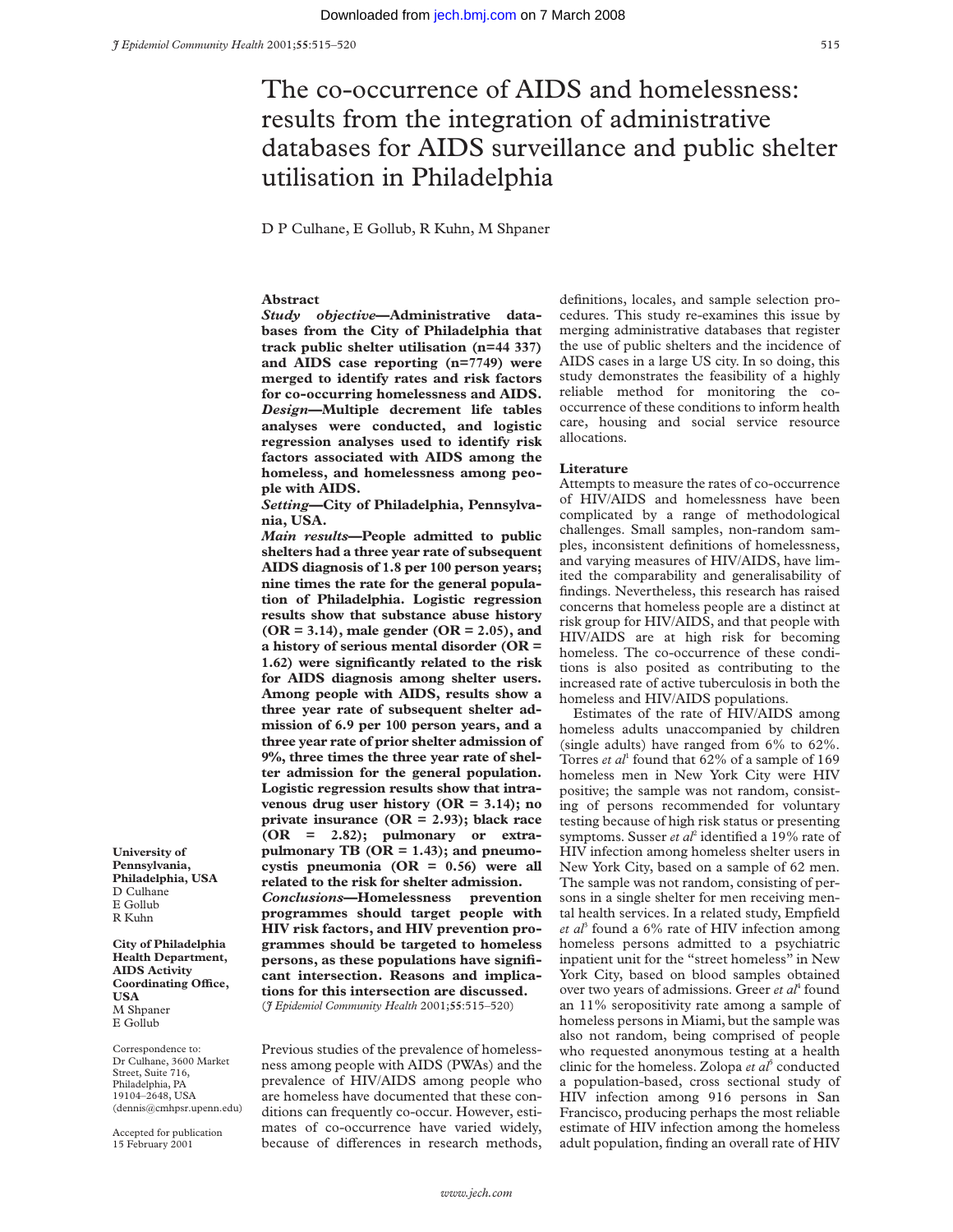infection of 10% among shelter and soup kitchen users.

Similar methodological challenges have confronted efforts to establish the prevalence of homelessness among PWAs. Torres *et al*<sup>6</sup> found that 24% of a cohort of admissions to a community hospital in New York City with AIDS related disorders (a non-random sample) reported being currently homeless. More commonly, housing needs assessment surveys commissioned by local and state governments or advocacy organisations have been the primary source of data on the housing needs of people with HIV/AIDS, including surveys from Alameda County (CA) (n=614), Chicago (n=828), Riverside/San Bernardino (n=539), Denver (n=581), Phoenix (n=429), Contra Costa County (CA) (n=90), Durham (n=71), Minnesota (n=97) and Philadelphia (n=785). Survey methods and definitions of homelessness have varied, limiting their comparability, and none of the surveys have included random samples. The proportion of respondents reporting to have been homeless since learning of their HIV or AIDS status ranges from 17% in Durham to 43% in Alameda County and Chicago. In Philadelphia, a lifetime rate of homelessness of 35% was found.<sup>7</sup> The proportion of respondents reporting to be currently homeless comprised 16% of the total sample in Phoenix, 14% in Durham, 13% in Contra Costa County, 10% in Chicago, 10% in Alameda County, 5.2% in Philadelphia, 2% in Minnesota, 1% in Denver and 1% in Riverside/ San Bernadino.

In an alternative approach to survey research methods, researchers have begun to use administrative data to conduct epidemiological studies, including research on the treated prevalence of HIV/AIDS.<sup>8</sup> This study uses such an approach, through the merging of a public shelter registry and an AIDS surveillance database maintained by the City of Philadelphia. Philadelphia is relatively unique among large cities in the US in having a data registry for public shelter utilisation, having developed the capacity to do so for case management and shelter reimbursement purposes.<sup>9</sup> Persons who never stay in public shelters are not captured in this database, and so the rate of homelessness among PWAs will be underestimated, as it will for the overall population of Philadelphia. Nevertheless, there is no a priori reason to suspect that ratio measures (risk of public shelter use if HIV infected: risk if not infected) would be affected by undercounting, to the extent that it exists. The shelter and AIDS databases offer the advantages of providing large, highly representative study populations, which include both homeless persons without accompanying children, as well as those with accompanying children. The data are also not dependent on self report for measuring public shelter use or AIDS.

#### **Method**

#### DATA SOURCES

The City of Philadelphia's Office of Emergency Shelter Services maintains a shelter registry database that records standardised information on persons requesting public shelter (public shelters comprised 84% of the emergency shelter beds in Philadelphia in 1992).<sup>8</sup> A separate database records discrete episodes of public shelter use. For this study, the registration file contained unduplicated records for 44 337 adults (age 18 and over), both accompanied and unaccompanied by children, who requested shelter from 21 December 1989 to 1 October 1995.

The City of Philadelphia Department of Public Health maintains a database of persons in the City of Philadelphia who have received an AIDS diagnosis, based on a mandated reporting requirement for health care providers. The database began in 1982, and, for this study, was assumed to be current through the diagnosis date of 1 October 1993 (because of a two year reporting lag for some cases). AIDS was defined according to the CDC definition at the time the case was diagnosed; thus, pre-1993 and 1993 case definitions varied. Included in the expanded 1993 case definition was: cd4 count <200; pulmonary TB; recurrent pneumonia; cervical cancer (note: all new conditions require an underlying HIV positive test result to qualify for AIDS). After removing persons under age 18, and persons whose residence was recorded as outside the City of Philadelphia, the file contained records for 7749 persons.

#### MATCHING PROCEDURES

The datasets were first merged confidentially, within the AIDS surveillance unit of the Philadelphia Health Department. Using the SAS statistical package (SAS, Inc, Cary, NC), cases were merged by last name, date of birth, sex and first initial. Only matches by all criteria were accepted as valid matches. The merge resulted in 741 positive matches. Identifiers were deleted from the data file, which was then analysed at the University of Pennsylvania.

#### ANALYSES

Life table methods were used to construct censored or multiple decrement life tables, modelling the probabilities and rates for having a shelter admission or AIDS diagnosis, in the absence of competing risks. For the analysis of AIDS among a cohort of shelter occupants, anyone who was in shelter at some point in October 1991, was selected, and the risk for future AIDS calculated. The cohort was selected to assure that the opportunity for at least two complete years of AIDS case reporting data were available.

For calculating measures of shelter admissions among people with AIDS diagnoses, we took a cohort of people who were diagnosed during the years 1990–1992. A life table analysis similar to that for the sheltered population was conducted, controlling for right censoring (at 1 October 1995), and counting deaths as censored observations.

Univariate statistics for matched versus unmatched cases in the respective databases were calculated by select characteristics. Among the shelter registry variables, tests of difference were conducted for race, gender,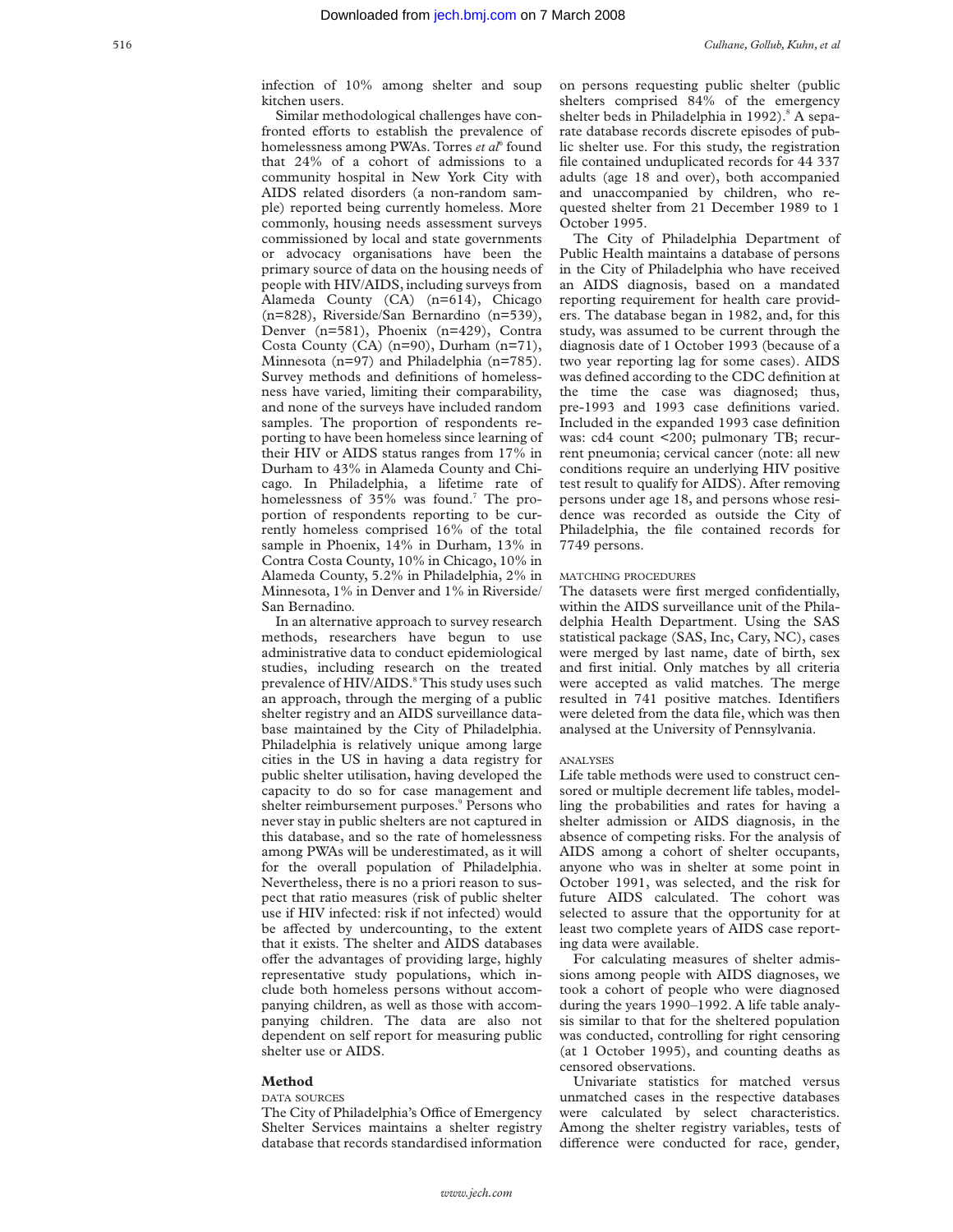*Table 1 Rates of AIDS diagnosis among public shelter users, per 100 person years*

| Population              | One year after<br>shelter admission | Two years after<br>shelter admission | Three years after<br>shelter admission | Number |
|-------------------------|-------------------------------------|--------------------------------------|----------------------------------------|--------|
| All                     | 0.6                                 | 1.4                                  | 1.8                                    | 1829   |
| Women                   | 0.4                                 | 1.0                                  | 1.3                                    | 690    |
| Men                     | 0.7                                 | 1.7                                  | 2.2                                    | 1139   |
| Adults with children    | 0.4                                 | 0.6                                  | 1.1                                    | 470    |
| Adults without children | 0.7                                 | 1.7                                  | 2.1                                    | 1359   |

The three year incidence of AIDS for the general population in Philadelphia from 1992–1994 was  $0.2\%$ .

*Table 2 Rates of public shelter admission among persons with AIDS, per 100 person years*

| Population | One year after | Two years after | Three years after | Three years before |
|------------|----------------|-----------------|-------------------|--------------------|
|            | diagnosis      | diagnosis       | diagnosis         | diagnosis          |
| All PWAs   | 3 Q            | 5.7             | 7.4               | 10.3               |

The three year rate of shelter admission for the general population of Philadelphia was 2.7%, from 1990–1992.

> presence or treatment history of a substance abuse problem, presence or treatment history of a serious mental illness or other mental disorder, and pattern of shelter use (transitional, episodic and chronic). The behavioural health information combines intake data from the shelter registry (interviewer determined, or self report) with that from nine years of Medicaid, Medicare, state hospital, community mental health programme and case management data.10 Thus, an indicator flag was created if the person ever received treatment in the public health system or paid for by public insurance, or if the person self reported such a condition or the interviewer at intake upon shelter admission determined that such a condition was present. The behavioural health variables thus probably overstate the rate of behavioural health problems, accepting any indication as valid, and not requiring verification by multiple sources. The variables for pattern of shelter use were developed based on a cluster analysis of shelter episodes and days.<sup>11</sup> The variables examined from the AIDS case registry included gender, AIDS risk background, race, age, and selected opportunistic illnesses (pneumocystis pneumonia, (PCP) active TB, recurrent pneumonia). The AIDS case registry information is obtained from mandated physician reporting, with data completeness checked at the time of the report, and with periodic audits conducted, along with follow up requests, to complete missing information. Periodic review of hospital records identifies potentially unreported cases, and physicians are subsequently asked to provide complete information. Significant variables ( $p < 0.10$ ) were entered into a logistic regression model for each database using backwards elimination.

#### **Results**

AIDS DIAGNOSIS AMONG PUBLIC SHELTER USERS Table 1 shows the life table results of the incidence of AIDS in a shelter cohort. An incidence of AIDS of 0.6 per 100 person years one year after shelter admission was found, increasing to 1.4 per 100 person years after two years and 1.8 per 100 person years after three years from shelter admission. This last estimate, if anything, is believed to be an undercount because of the lag time to be allowed between diagnosis and report of an

AIDS case (up to two years). This figure is nine times the three year incidence for the general population between 1992 and 1994  $(0.2\%)$ .<sup>12</sup> The three year rate for adults unaccompanied by children (2.0 per 100 person years) is almost twice the rate for adults accompanied by children (1.1 per 100 person years); this higher rate subgroup comprised most (73%) of the people with AIDS using public shelters. The three year rate for men (2.2 per 100 person years) is almost twice that for women (1.3 per 100 person years); still, women comprised proportionately more of the sheltered population with AIDS (26%) than the general Philadelphia population with AIDS (15%). Among the shelter cohort, 2.5% ever received an AIDS diagnosis, including 0.2% who were diagnosed more than three years after shelter admission and 0.7% who were diagnosed any time before shelter admission.

#### PUBLIC SHELTER ADMISSIONS AMONG PERSONS WITH AIDS

As shown in table 2, the rate of public shelter admission one year after AIDS diagnosis was found to be 3.9 per 100 person years, increasing to 5.7 per 100 person years after two years, and 7.4 per 100 person years after three years. The most at risk period for shelter admission was during the first six months after an AIDS diagnosis. By five years after diagnosis, 10.9% of persons with AIDS had a shelter admission. Among persons with AIDS diagnosed between January 1993 and September 1993 (n=967), 10.3% stayed in a shelter in the three years before their diagnosis. This compares with a rate of shelter admission in the previous three years of 2.7% for the general population of Philadelphia from 1990 through 1992.<sup>8</sup>

#### SHELTERED POPULATION CHARACTERISTICS ASSOCIATED WITH AN AIDS DIAGNOSIS

Univariate analyses of variables associated with AIDS among shelter users suggested associations with the following: male gender  $(OR =$ 2.39), indicated substance abuse problem or treatment history ( $OR = 3.70$ ); ever a diagnosis of serious mental illness ( $OR = 2.21$ ); and episodic pattern of shelter use  $(OR = 2.42)$ . Episodic shelter users (people with an average of 3.8 shelter admissions and an average stay of 75 days over a two year period), are more likely to be black ( $OR = 2.30$ ) than the other clusters, more likely to be Hispanic ( $OR = 1.77$ ), more likely to have a history of substance abuse (OR = 2.36), and more likely to be ever seriously mentally ill  $(OR = 1.35)$ .<sup>11</sup> When the significant variables were entered into a logistic model (see table 3, only substance abuse ( $OR = 3.20$ ; 95% CI 2.8, 3.8); male gender (OR = 2.08; 95% CI 1.7, 2.4); and a history of serious mental disorder (OR = 1.63; 95% CI 1.3, 2.0) were significant ( $p < 0.01$ ). Episodic shelter use was not significant (OR  $1.26$ ,  $p = 0.10$ ). It was not possible to control for sexual risk background in these analyses because that information was not collected; therefore it is unclear whether the raised risk for men would also hold for those with a heterosexual risk background.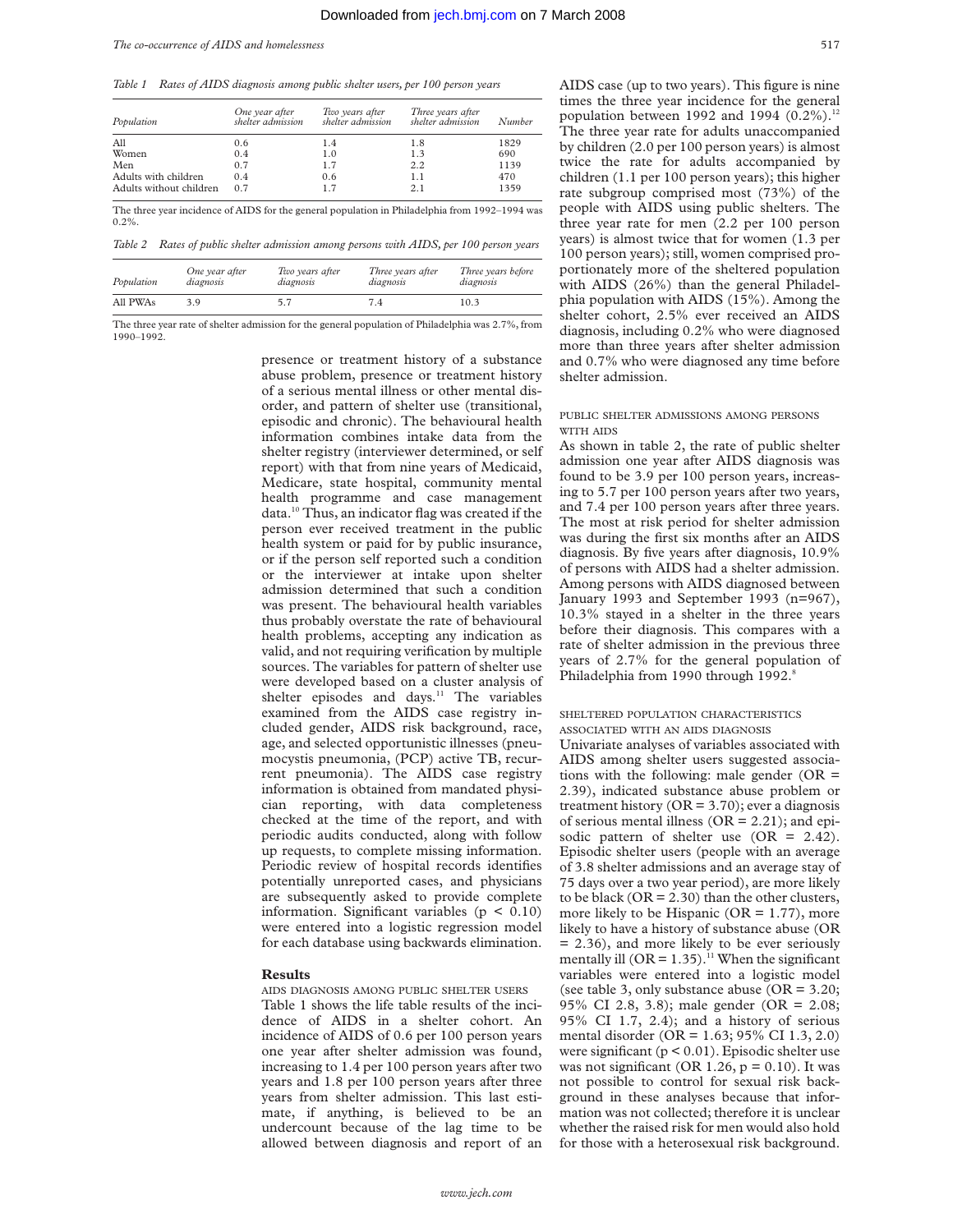*Table 3 Sheltered population characteristics associated with an AIDS diagnosis: logistic regression results*

| Variable              | DF | Parameter<br>estimate | Standard error | Wald $\gamma^2$ | p Value | <i>Standardised</i><br>estimate | Odds ratio |
|-----------------------|----|-----------------------|----------------|-----------------|---------|---------------------------------|------------|
| Intercept             |    | $-4.9826$             | 0.0787         | 4004.90         | 0.000   |                                 |            |
| Male                  |    | 0.7181                | 0.0860         | 69.64           | 0.000   | 0.197                           | $2.050*$   |
| Episodic              |    | 0.2296                | 0.1403         | 2.68            | 0.102   | 0.024                           | 1.258      |
| Substance abuse       |    | 1.1449                | 0.0775         | 218.38          | 0.000   | 0.2567                          | $3.142*$   |
| Severe mental illness |    | 0.4810                | 0.1122         | 18.365          | 0.000   | 0.066                           | $1.618*$   |

\*Significant at < 0.05.

CHARACTERISTICS OF PWAS ASSOCIATED WITH SHELTER ADMISSION

Univariate analyses demonstrated that shelter admission among persons with AIDS were associated with injection drug use history (OR  $= 4.75$ ); black race (OR  $= 4.57$ ); public or no health insurance ( $OR = 4.48$ ); female gender  $(OR = 2.26)$ ; recurrent pneumonia  $(OR = 1.26)$ 2.25); tuberculosis (pulmonary OR = 2.27; any TB OR 2.12); PCP (OR= 0.51); Hispanic race (OR = 0.35); and Kaposi's sacrcoma (OR=0.20). Significant heterogeneity was noted by gender, thus, the significant univariate variables were entered into separate logistic models by gender. The final model for men (see table 4) included only black race  $(OR =$ 2.82); Hispanic race (OR=0.38); intravenous drug use history ( $OR = 3.14$ ); no private insurance (OR = 2.93), any TB (OR = 1.43), PCP (OR = 0.56), and Kaposi's sarcoma (OR=0.34). Hispanic PWAs had a lower rate of shelter admissions than black PWAs (3.3% versus 12.2% ever); although this rate was still greater than for whites (2.6%). The final model for women (see table 5) included black race (OR=2.96), intravenous drug use (OR=1.84), and no private insurance (OR=1.60).

#### **Discussion**

This study confirms in a large study population that homelessness and AIDS frequently cooccur. In Philadelphia, homeless shelter users have nine times the risk of having AIDS as the general population. And PWAs were observed to be three times as likely to have been homeless than the general population. Among shelter users, behavioural health problems, including both substance abuse and serious mental disorders, are associated with greater risk for AIDS, as is male gender. Among male PWAs, intravenous drug use history, black race, and having public or no health insurance are all positively related to risk for shelter admission, as is having any tuberculosis, while being Hispanic and having PCP are negatively related to shelter admission. This latter finding may be because of the reduced probability of shelter admission that results from the hospitalisation associated with PCP or severe AIDS illness. Among female PWAs, black race, intravenous drug use history and having public or no health insurance are also positively related to shelter admission. Further research is needed to determine the sequencing of shelter admission and infectious disease among PWAs.

Among PWAs, the increased risk for shelter admission among persons of black race may be related to the heightened risk for shelter admission among persons of black race more generally, who account for 90% of the people in Philadelphia shelters, while comprising only 40% of the city's population (OR =  $2.36$ ).<sup>9</sup> This differential in risk may indicate continuing discrimination in housing against persons of black race, more limited income to afford market rents, the effects of residential segregation on housing stability, and differential access to resources for managing housing emergencies. The decreased rate of shelter admission among Hispanic persons as compared with black people (still increased compared with white people) is difficult to interpret. This finding is consistent with the lower risk for shelter admission among Hispanic persons generally in Philadelphia,<sup>9</sup> and may be related

*Table 4 Characteristics of male PWAs associated with public shelter admission: logistic regression results*

| Variable                 | DF | Parameter<br>estimate | Standard error | Wald $\gamma^2$ | p Value | <b>Standardised</b><br>estimate | Odds<br>ratio |
|--------------------------|----|-----------------------|----------------|-----------------|---------|---------------------------------|---------------|
| Intercept                |    | $-4.2762$             | 0.2408         | 315.42          | 0.000   |                                 |               |
| Black                    |    | 1.0350                | 0.1617         | 40.96           | 0.000   | 0.281                           | $2.815*$      |
| Hispanic                 |    | $-0.9637$             | 0.3013         | 10.23           | 0.001   | $-0.149$                        | $0.381*$      |
| IV drug                  |    | 1.1430                | 0.1409         | 65.85           | 0.000   | 0.301                           | $3.136*$      |
| Homosexual/bisexual      |    | $-0.2558$             | 0.1342         | 3.63            | 0.057   | $-0.0667$                       | 0.774         |
| No private insurance     |    | 1.0753                | 0.1671         | 41.42           | 0.000   | 0.281                           | $2.931*$      |
| Any TB                   |    | 0.3558                | 0.1702         | 4.37            | 0.037   | 0.045                           | $1.427*$      |
| Pneumocystis pneumonia 1 |    | $-0.5867$             | 0.1338         | 19.23           | 0.000   | $-0.147$                        | $0.556*$      |
| Kaposi's sarcoma         |    | $-1.0841$             | 0.3690         | 8.63            | 0.003   | $-0.167$                        | $0.338*$      |
|                          |    |                       |                |                 |         |                                 |               |

\*Significant at  $< 0.05$ 

*Table 5 Characteristics of female PWAs associated with public shelter admission: logistic regression results*

| Variable             | DF | Parameter<br>estimate | Standard error | Wald $\gamma^2$ | p Value | Standardised<br>estimate | Odds ratio |
|----------------------|----|-----------------------|----------------|-----------------|---------|--------------------------|------------|
| Intercept            |    | $-3.1785$             | 0.3431         | 85.83           | 0.000   |                          |            |
| Black                |    | 1.0861                | 0.2310         | 22.11           | 0.000   | 0.272                    | $2.963*$   |
| IV drug              |    | 0.6105                | 0.1840         | 11.01           | 0.001   | 0.167                    | $1.841*$   |
| No private insurance |    | 0.4669                | 0.2800         | 2.78            | 0.095   | 0.092                    | 1.595      |

\* Significant at < 0.05.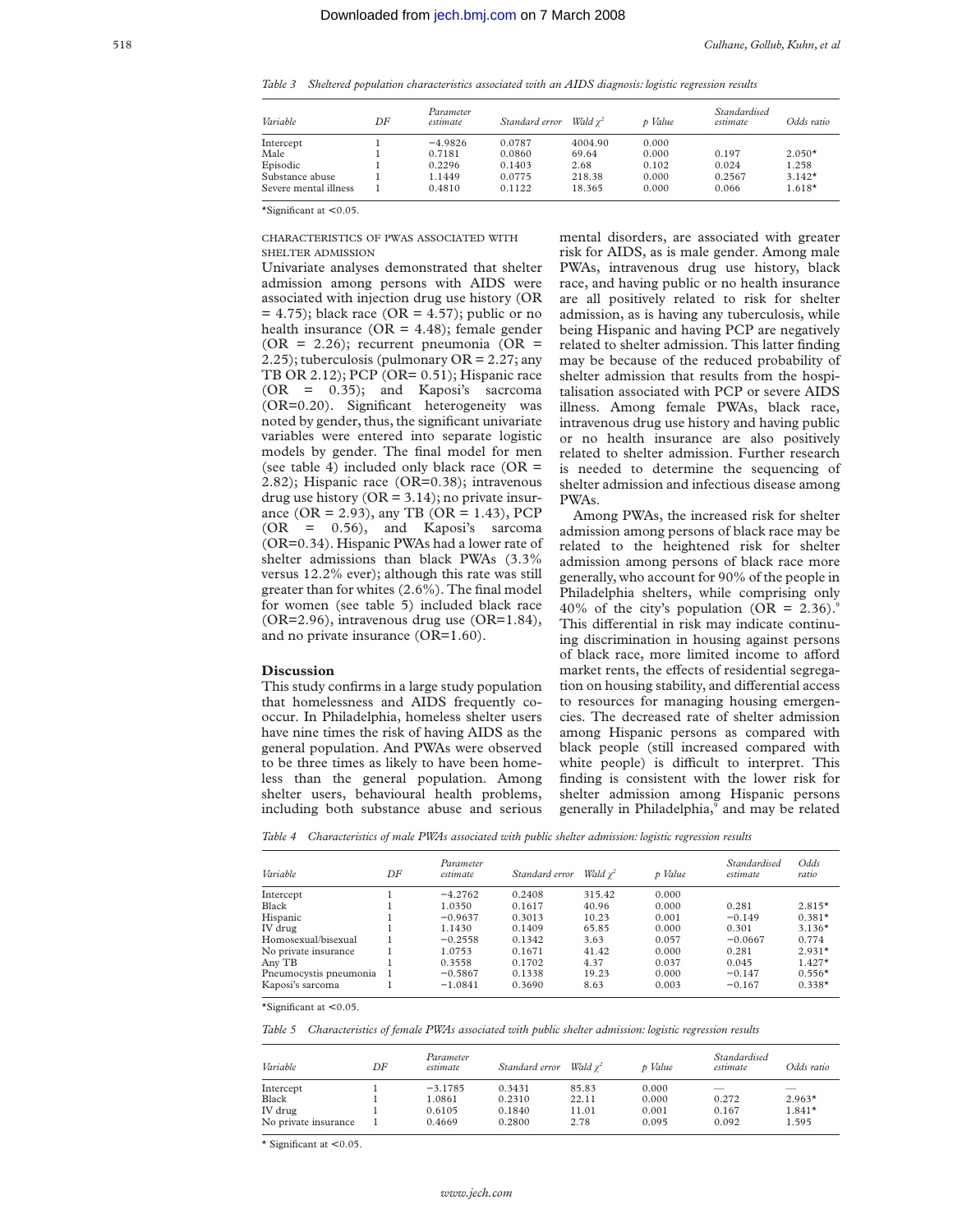to a comparatively greater use of family and friends for housing crises among Hispanic persons with HIV/AIDS.<sup>7</sup>

The increased risk for shelter admission among intravenous drug users with AIDS suggests that drug use increases housing instability, possibly through its association with family conflict, employment problems, and health problems. Greater access to residential treatment for substance abuse among PWAs may help to reduce their risk for shelter admission, and was reported as a desired option among many substance abusing people with HIV/AIDS in a recent consumer survey in Philadelphia.<sup>7</sup> The association of IVDU with shelter admission also suggests that needle exchange programmes that target homeless persons may help to reduce the risk for HIV transmission in this high risk population.

The positive association between having no insurance or receiving public insurance and being admitted to a shelter among PWAs is probably a proxy for low income. No other income variables are available in the AIDS registry. However, it is also possible that having public or no health insurance increases the risk for shelter admission as it may contribute to reduced access to necessary health services and supports.

The findings that tuberculosis and recurrent pneumonia among PWAs are positively related to public shelter admission highlights both the potential health effects of homelessness for PWAs, and the health risk that shelter residence among PWAs may pose for other shelter users. The increasing prevalence of tuberculosis has been argued as related to the presence of more immunocomprised persons in crowded, congregate shelters, which frequently have substandard health conditions. This study lends weight to the increasingly common concern about the spread of TB in shelters, and suggests that improved housing standards for PWAs (as well as for people who are homeless), more widespread testing and test referral, and more effective treatment for TB among shelter users may be important to reverse this trend.

This study also confirms that homeless people (or shelter users) represent a very high risk subpopulation for developing AIDS. This result may be attributable in part to the role of housing instability in contributing to high risk behaviours (that is, trading sex and drugs for housing), and the greater exposure to drug activity by residence in substandard housing and poorer neighbourhoods. Substance abuse and mental health problems also contribute to housing instability and to a higher probability of engaging in high risk behaviours. Thus, improved access to residential treatment for substance abuse for people who are homeless or at risk of homelessness could reduce the risk for both HIV transmission and homelessness. Similarly, by expanding housing opportunities for people with serious mental disorders, who have a disproportionately high rate of shelter admission (OR =  $3.0$ ),<sup>13</sup> this may reduce their risk for HIV infection, as may the development

KEY POINTS

- AIDS and homelessness co-occur at very high rates: AIDS is nine times more prevalent among the homeless in Philadelphia than in the general population, and homelessness is three times more prevalent among people with AIDS than the general population.
- Among the homeless, being male, having a substance abuse problem and having a severe mental disorder, were all significant risk factors for AIDS.
- Among people with AIDS, being an intravenous drug user, of black race, lacking private health insurance, and having pneumonia, were all significant risk factors for homelessness.
- To reduce the risk for HIV transmission and homelessness, residential treatment for substance abuse is needed, particularly for poorly insured or uninsured men of black race, and for people with severe mental disorders.

and targeting of more appropriate HIV prevention programming for such persons. Finally, improved access to affordable housing generally could contribute to a reduction in high risk behaviours.

Because this study includes the known populations of shelter users and PWAs, it provides a unique opportunity to examine the issue of co-occurring homelessness and AIDS. Future research should consider the potential benefits of this approach for monitoring the co-occurrence of these conditions over time and in other locations, as other cities develop computerised archives on shelter use.

Limitations to this study include the following. The October 1991 study period for selecting homeless persons for later AIDS reporting, may be affected by seasonality in shelter admissions. Shelter admissions peak in the winter months (December to February), suggesting that some street homeless may have been underrepresented in October, relative to the winter months. This could have contributed to a modest underestimation of the rate of AIDS in the homeless population, as compared with a later winter period; likewise, the October sample may contribute to a modest overestimation as compared with a summer period, when shelter use is lowest. Use of administrative data for epidemiological analyses, while affording more subjects and greater statistical power, also have limitations. Administrative datasets are not generally designed for research purposes, and are not regularly audited for their reliability with respect to the variables under study; therefore, administrative data may have errors. However, previous comparisons of administrative health services data and clinical records show a high degree of correspondence.<sup>14</sup> Nevertheless, administrative data record only treated or indicated observations, and only for treated individuals, and thus cannot be generalised to untreated cases.